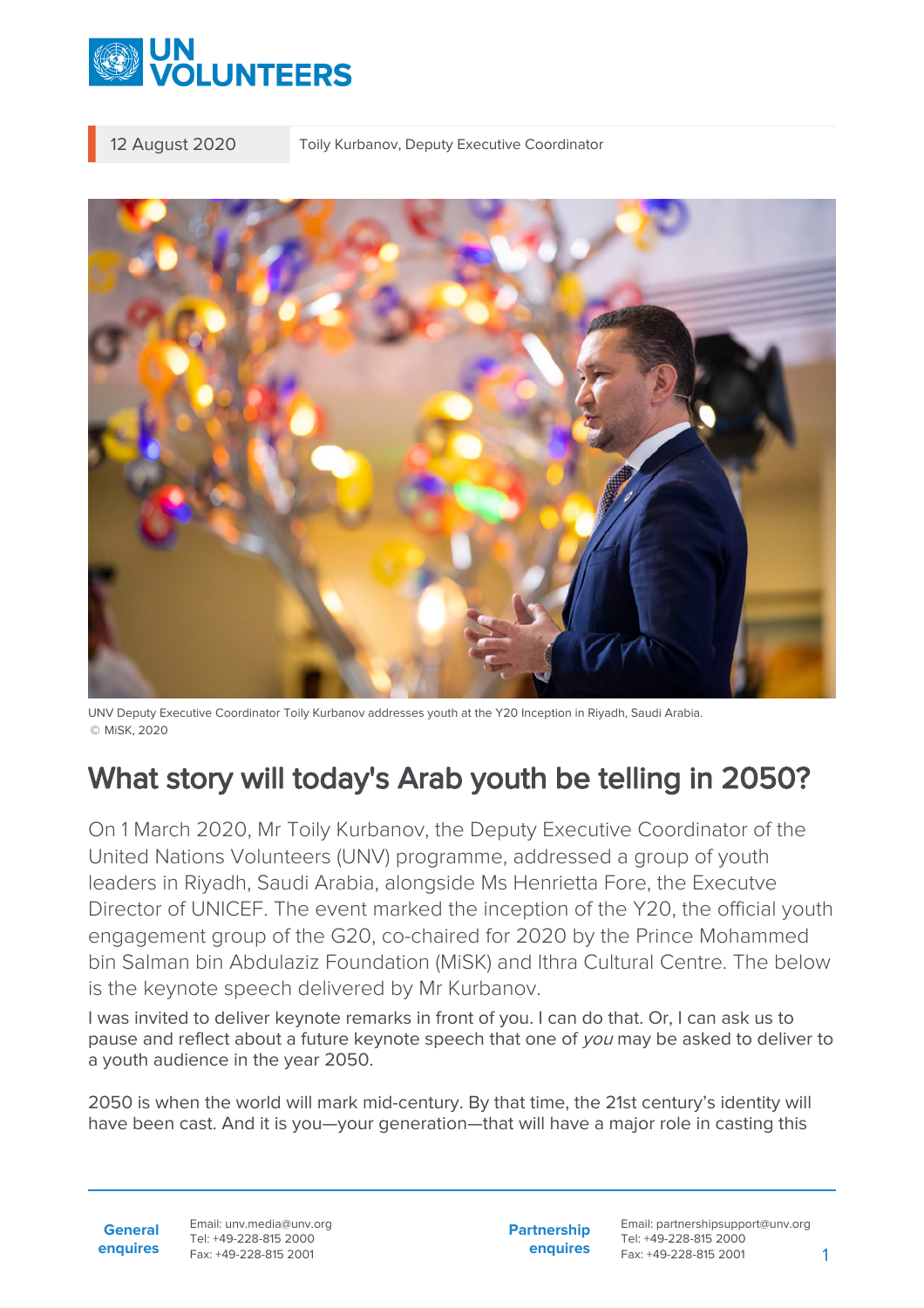

identity.

2050 is when many of you will be in 50s and 60s, and you will be making all major decisions in the world. Some of you will be accomplished writers, others—psychiatrists, scientists, business executives. One of you may be serving as the Secretary-General of the United Nations. What will you say to the youth audience in your speech?

Perhaps you will share with them the story of how your generation eliminated global poverty. You will tell the youth of 2050 how strange it was to live in 2020 in the world where hundreds of million of people experienced hunger, while at the same time restaurants in the world's major cities were disposing tons of tiramisu leftovers every night.

Or you might share with them how it was to live at the beginning of the century when climate-induced disasters (floods, droughts) were destroying livelihoods and elevated the world's anxieties about the future. That was all before your generation took charge of the Green growth revolution and made our planet liveable.

Or you will share your generation's proud story of eliminating global pandemics. You will recall, almost in disbelief, how a spread of a virus from China was locking down cities across Europe. Your generation will have put stop on this thanks to medical breakthroughs and investing in public health systems across the globe.

Perhaps, after delivering the speech you will go on a weekend trip to Hodeida. Because, by that time, the city will have become the world's capital of modern art. As Nelson Mandela taught us many years ago: "It always seems impossible, until it's done".

Being in 50s and 60s is the age when you can reflect both backward and forward. Event today we say that 70 is the new 50. In 2050 that surely will remain the case, perhaps even more so.

Hard to say what kind of future will loom in the year 2050. Maybe in your keynote speech you will task the youth audience to go out and establish human settlements beyond the Solar system. That is a very hypothetical task, though!

More likely you might want to share with the youth an advice of how the industrial era's conception of life experience as a 3-stage process—education, employment, retirement—does not hold in post-industrial era. Even today, the switch between education and employment doesn't happen overnight, and retirement is no longer about retiring but about staying engaged and contributing to the societies where we live. That, and the Future of Work, might still remain relevant topics in the year 2050.

But I do hope that whatever advice you will choose to share with the youth in 2050, you will spare few minutes to stress important human values: Kindness, Care, Compassion. These values are truly universal and eternal, and will continue to carry weight in any society, at all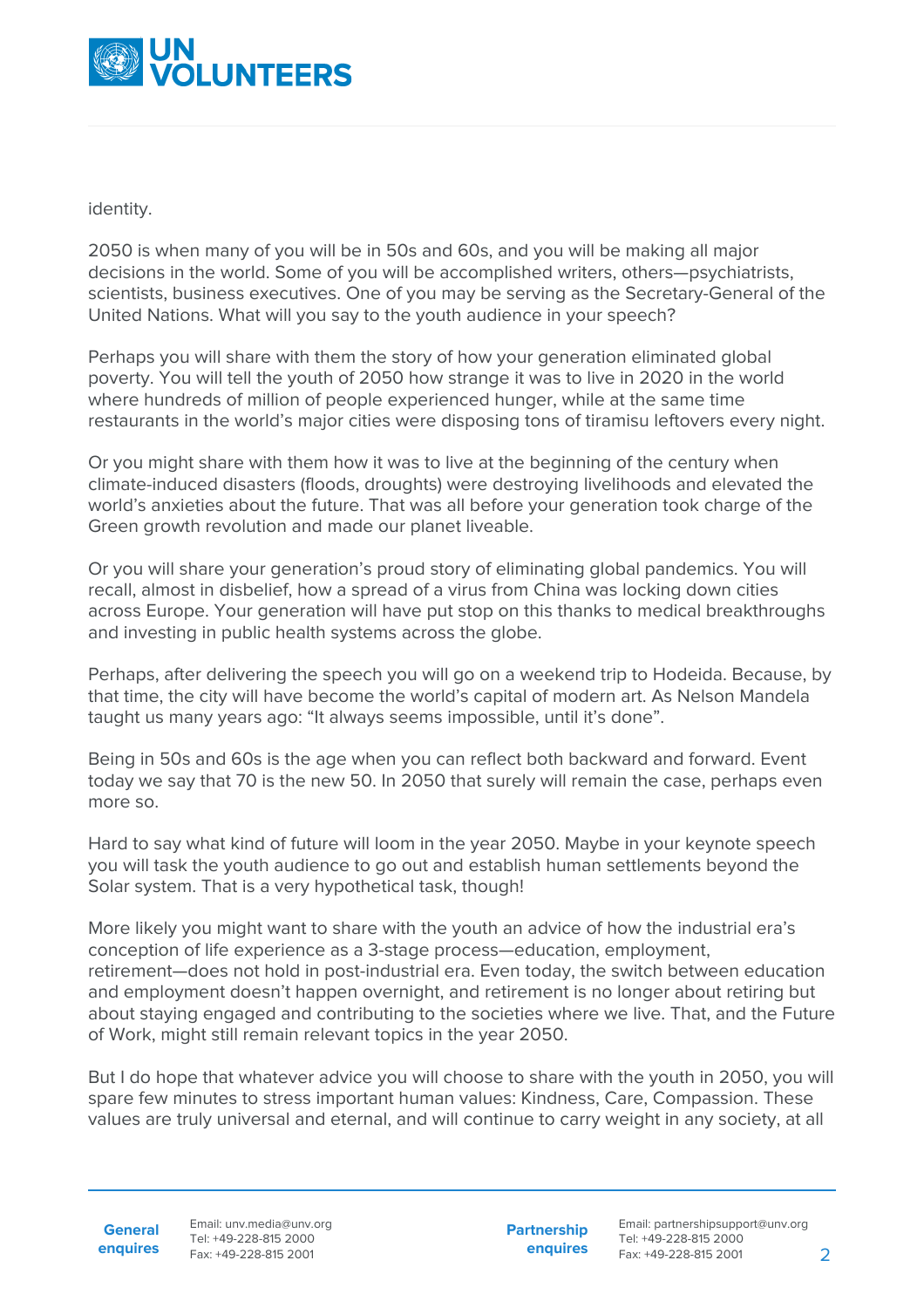

times.

## **I** I do hope that whatever advice you will choose to share with the youth in 2050, you will spare few minutes to stress important human values: kindness, care, compassion.

I do hope that when discussing these values you will also reflect on the importance of volunteering. Because volunteering is where compassion meets solidarity. It is for my generation an avenue by which one can do good, while also doing well. And I hope it will remain so for your generation too.

Even now, by UNV's estimates, up to 1 billion people are engaged in one form of volunteer work or another every year. Most of this happens on an informal and part time basis (few hours a week, or a day every month).

When a natural disaster hits a community, who is the first to provide response? In large cities, where family support is weaker, who plays major role in elderly care? Who often leads social innovation? Time and again, then answer is: Volunteers.

And so in the United Nations, we are trying to create opportunities for global citizens to volunteer for development work, for humanitarian action, and for peace building. Every year UNV facilitates about 8,000 volunteer assignments in the UN system. On top of that close to 15,000 people are volunteering online to support the UN in delivering location-neutral tasks: translation, data mapping, infographics and many more.

UN Volunteers are also contributing to the work of the UN family of agencies, funds and programmes in your neighborhood. They are working on urban development in East Jerusalem. In Egypt they are providing support to migrants and refugees. In Lebanon and Jordan UN Volunteers are working on climate change projects in the communities. As we say, once a volunteer—always a volunteer. In Morocco one of former UN Volunteers is now working in UNDP's SDG Acceleration Lab. We also have citizens of Saudi Arabia as UN Volunteers, but we will need many more of you. As this discussion shows, you certainly have many skills and talents to continue to global development!

This might be time for me to start closing remarks. Don't start drafting your 2050 keynote speech yet: take charge of the world first. Stop listening and agreeing that youth is the future, because youth is the present too. No decision about you should be made without you. And don't wait for other to create agenda for you, create your own agenda. Set out an agenda, focus on priorities and get things done. And when you can—volunteer. This way you will do good while doing well. And this is how you will be able to pass on an even better planet to the generation after you.

**General**

**enquires** Tel: +49-228-815 2000 Fax: +49-228-815 2001 Email: unv.media@unv.org<br>Tel: +49-228-815 2000

**Partnership enquires** Email: partnershipsupport@unv.org Tel: +49-228-815 2000 Fax: +49-228-815 2001 3